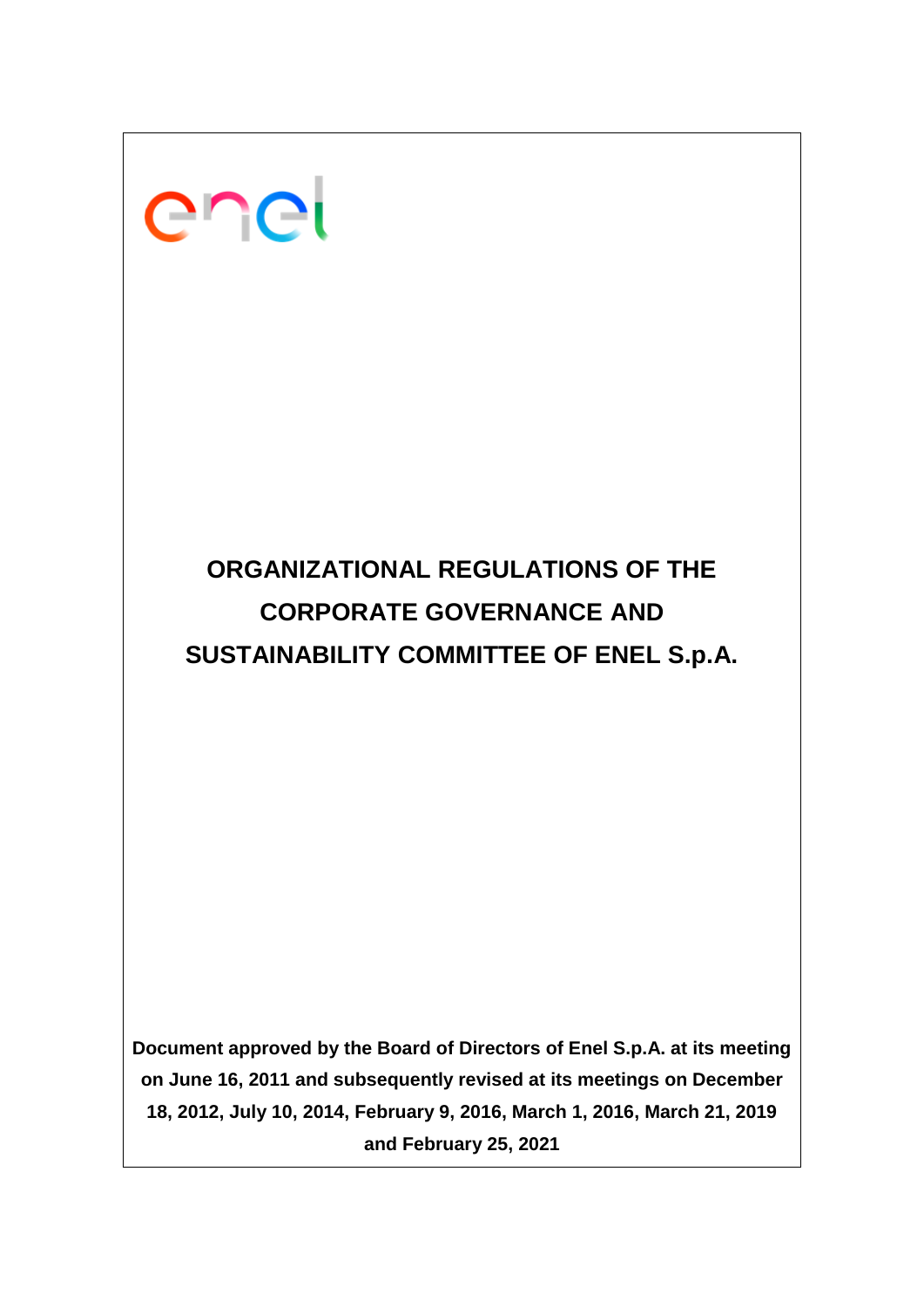#### **ARTICLE 1**

#### *Composition*

- 1.1 The Corporate Governance and Sustainability Committee of Enel S.p.A. (hereinafter, for the sake of brevity, the "Committee") shall be composed of at least three Directors, one of whom shall act as Chair. The majority of the members of the Committee shall have the requisites of independence specified by the Italian Corporate Governance Code.
- 1.2 The Chair and the other members of the Committee shall be appointed and may be revoked by justified resolutions of the Board of Directors.
- 1.3 At the proposal of the Chair, the Committee shall appoint a secretary who need not be elected among its members – to whom the task of drawing up the minutes of its meetings shall be entrusted.

#### **ARTICLE 2**

#### *Duties*

- 2.1 The Committee has the task of assisting the Board of Directors in the assessments and decisions relating to the corporate governance of the Company and the Group and to sustainability ( 1 ), by carrying out preparatory work for the purpose of making proposals and providing advice. As part of such duties, the Committee shall be entrusted, in particular, with the following tasks:
	- a) to monitor the evolution of the laws and of the national and international best practices in relation to corporate governance, updating the Board of Directors in case of significant changes;
	- b) to verify that the corporate governance system adopted by the Company and the Group is compliant with the laws, the

<sup>(</sup> 1 ) Sustainability includes, among others, issues related to climate change, atmospheric emissions, water management, biodiversity, circular economy, health and safety, diversity, management and development of people working in the company, relations with communities and customers, supply chain, ethical conduct and human rights.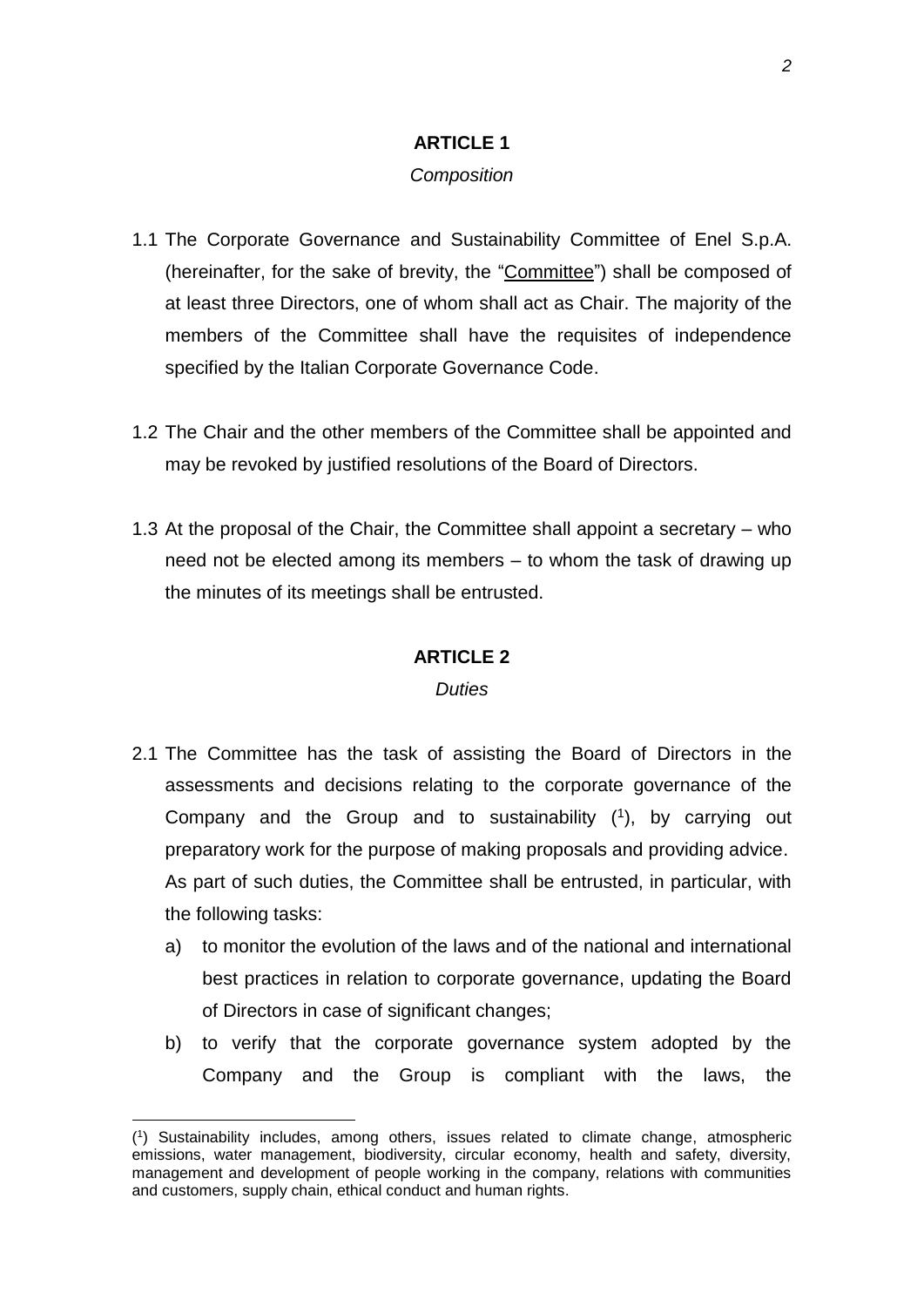recommendations of the Italian Corporate Governance Code, and national and international best practices;

- c) to submit to the Board of Directors proposals for the review of the aforementioned corporate governance system, if it is deemed necessary or appropriate;
- d) without prejudice to the preparatory work of the Nomination and Compensation Committee with regard to the board review and to the task of ensuring the adequacy and the transparency of such process entrusted to the Chair of the Board of Directors, to examine the results of the board review summarized in the report prepared by the consulting firm in charge, in order to make comments and/or suggestions (if any) on issues within the scope of its tasks in view of the subsequent sharing on the part of the Board of Directors;
- e) to support the Board of Directors, together with the Nomination and Compensation Committee, in preparing – and, if necessary, updating – a "*contingency plan*" providing the activities to be carried out in order to guarantee the proper management of the Company in case of early cessation of the Chief Executive Officer before the expiry of the ordinary term of office;
- f) in the event of early cessation of the Chief Executive Officer before the expiry of the ordinary term of office, to propose to the Board of Directors, together with the Nomination and Compensation Committee, the identification of the new Chief Executive Officer, taking into account any indications provided by those shareholders that submitted the slate from which the outgoing Chief Executive Officer was drawn;
- g) to examine beforehand the annual report on corporate governance to be published with the documentation connected with the annual financial statements;
- h) to monitor on sustainability-related issues in connection with the Company's business and the interaction dynamics between the latter and its stakeholders;
- i) to examine the guidelines of the sustainability plan as well as the materiality matrix – which identifies priority issues for stakeholders in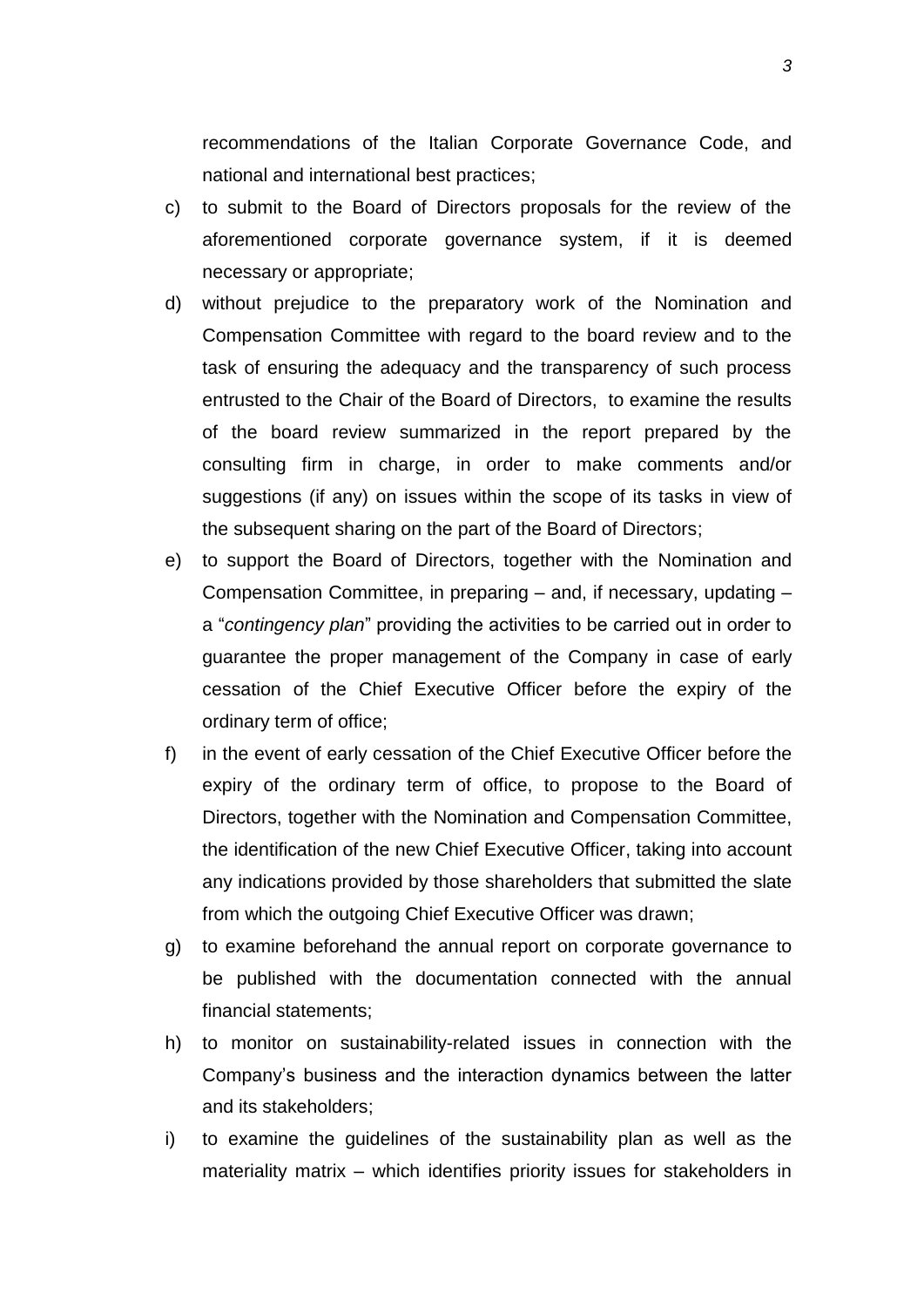the light of Enel Group industrial strategies – periodically assessing the achievement of the objectives defined in the plan itself;

- j) to examine the procedures to implement the sustainability policy;
- k) to supervise the inclusion of the Company in the main sustainability indexes as well as its participation to the most relevant international event in this subject;
- l) to examine the general approach and the structure of the contents of the non-financial statement pursuant to Legislative Decree n. 254/2016 and of the sustainability report – possibly summarized in a single document – as well as the completeness and transparency of the information provided by such documents and the related consistency with the principles set forth by the adopted reporting standard, issuing in this regard a prior opinion to the Board of Directors called to approve them;
- m) to examine the main Company's rules and procedures that might be relevant for its stakeholders – among which are in particular pointed out the Compliance Program pursuant to Legislative Decree n. 231/2001, the Code of Ethics, the "Zero Tolerance of Corruption" Plan, and the Human Rights Policy – and to submit such documents for approval to the Board of Directors, assessing any subsequent change or revision of them;
- n) to perform the additional tasks assigned to it by the Board of Directors.
- 2.2 The Committee shall be entitled to access the corporate information and corporate functions necessary for the performance of its duties and may avail itself at the Company's expense of external consultants.
- 2.3 The Chair of the Committee shall report to the Board of Directors during its first available meeting on the Committee's meetings.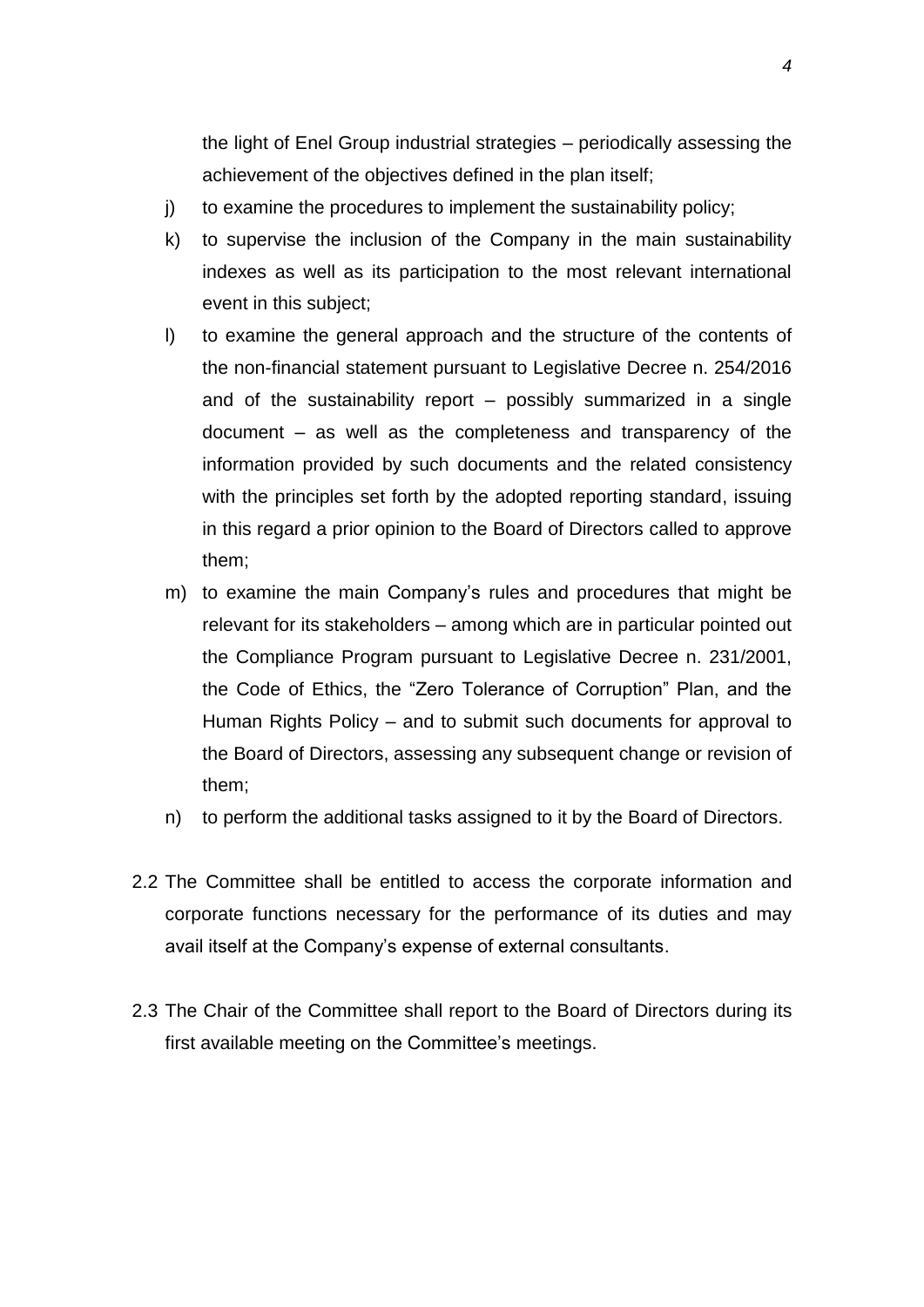#### **ARTICLE 3**

#### *Convocation, proceedings, and minutes of the meetings*

- 3.1 The Committee shall meet as often as necessary to properly perform its duties.
- 3.2 As a rule, the meeting notice specifying the day, time, and place of the meeting, the list of the matters to be discussed and the procedures established for the participation – shall be sent to the members of the Committee by the secretary, upon instructions from the Chair, at least three days prior to the day set for the meeting, by means of a communication sent to the e-mail address indicated by each person, and at the same time shall be uploaded on the specific confidential intranet website. In cases of urgency, the notice time may be shorter, but as a rule, in any case, no shorter than 24 hours. The documentation concerning the items on the agenda shall be uploaded on the specific confidential intranet website, by the secretary, normally at the same time as the notice of the meeting is sent. Meetings may also be called upon request by the Chair of the Board of Directors, the Chief Executive Officer or the Chair of the Board of Statutory Auditors. The secretary shall send the notice of the meeting, via email, also to the regular members of the Board of Statutory Auditors and to the other persons, if any, invited by the Chair of the Committee to participate in the meeting, as well as, for information purposes, to the Chair of the Board of Directors and to the Chief Executive Officer.
- 3.3 The Committee's meetings shall be chaired by the Chair or, if the latter is absent or impeded, by the oldest member.
- 3.4 The Chair of the Board of Statutory Auditors, who may designate another regular Statutory Auditor as his/her substitute, shall participate in the meetings of the Committee; the remaining Regular Statutory Auditors are also allowed to participate. The Chair may on each occasion invite to the meetings of the Committee other members of the Board of Directors or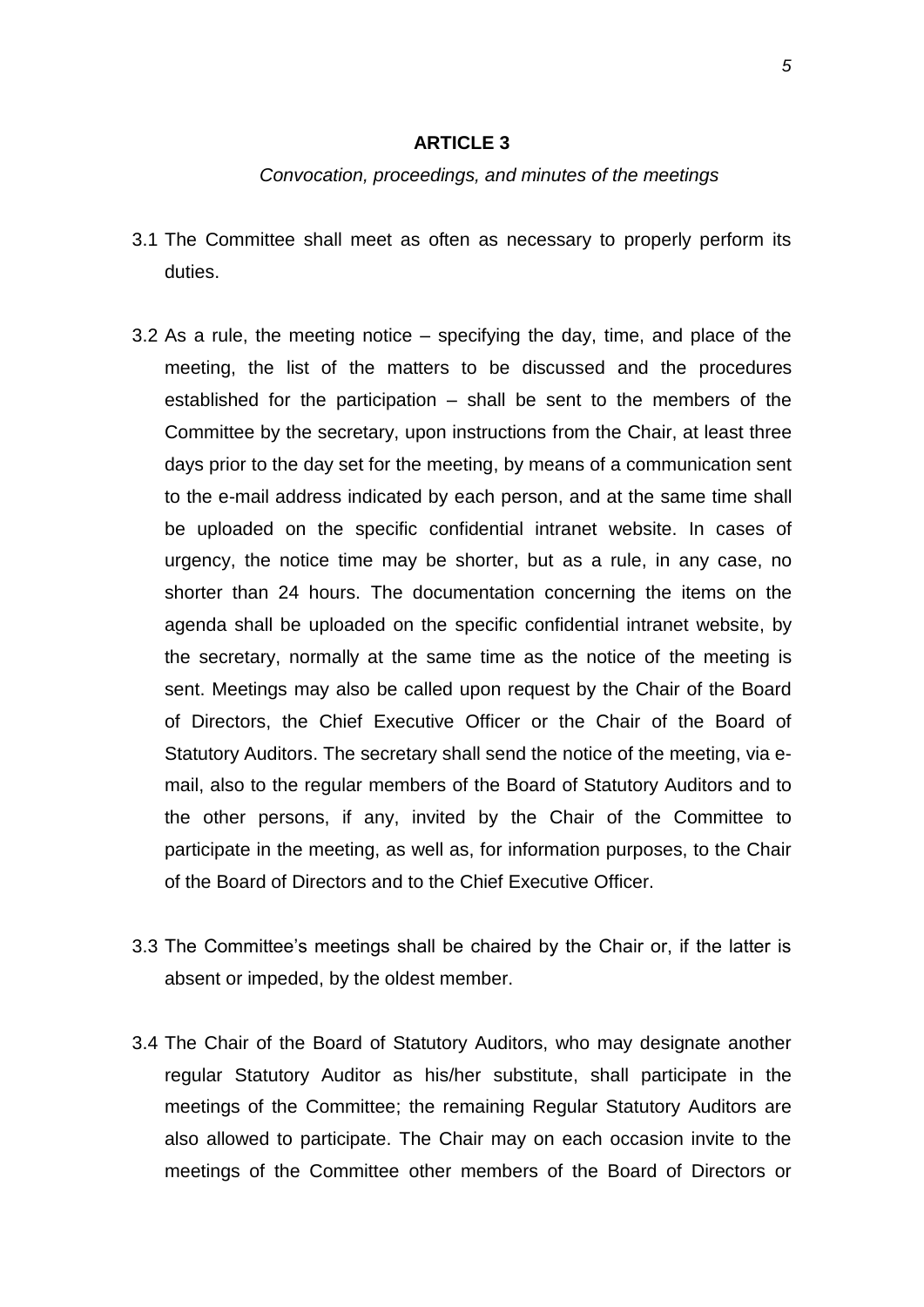executives or third persons, whose presence may help the Committee to better perform its duties.

3.5 The Committee may also hold its meetings through telecommunications, provided that all the participants can be identified and such identification is acknowledged in the related minutes and that they are able to follow and participate in the discussion of the matters concerned in real time, if need be exchanging documents.

In extraordinary cases, related to emergency situations, in which it is provided for the possibility to attend the Committee meeting exclusively by telecommunication means, it is not necessary to indicate the place of the meeting in the notice of call nor in the relevant minutes. Emergency situations justifying such modalities of holding the meeting shall be indicated in the relevant minutes.

- 3.6 The presence of a majority of the members in office shall be necessary for the meetings to be valid.
- 3.7 The Committee shall make its decisions by an absolute majority of the members present, in case of a tie, the vote of the person chairing the meeting shall be decisive.
- 3.8 The Committee's meetings shall be documented by minutes signed by the meeting's chair and the secretary and kept by the latter in chronological order.

For the sole purpose of facilitating the drafting of minutes, and unless otherwise decided by the chair of the meeting, Committee meetings are recorded using audio-video instruments, it being understood that the audiovideo supports and the related transcriptions shall be destroyed as soon as the relevant minutes are signed.

A copy of the signed minutes is made available to the members of the Committee, to the members of the Board of Statutory Auditors, as well as to the Chair of the Board of Directors and to the Chief Executive Officer, by the secretary, by uploading it on the specific confidential intranet website. The